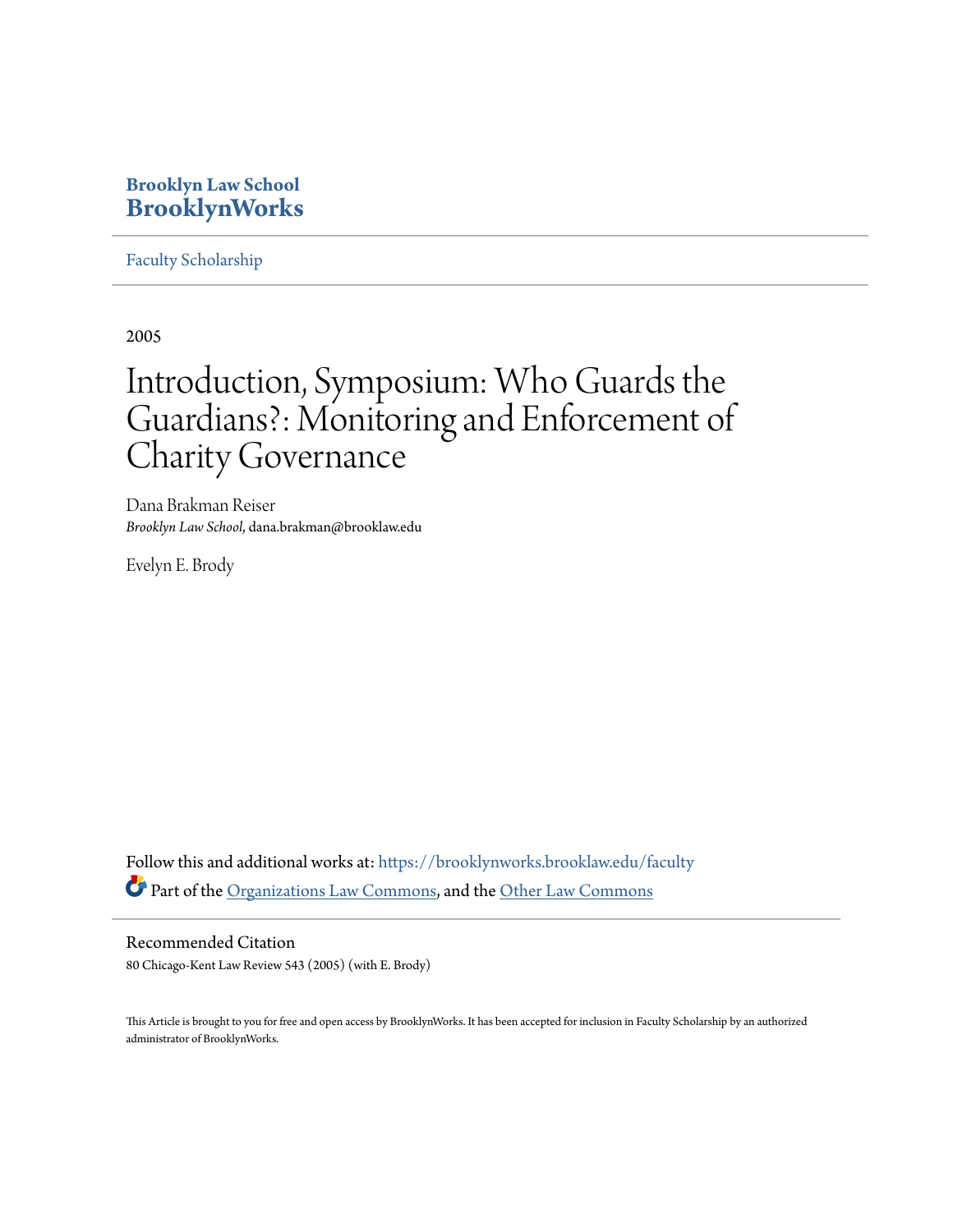# CHICAGO-KENT SYMPOSIUM: *WHO GUARDS THE GUARDIANS?: MONITORING AND ENFORCEMENT OF CHARITY GOVERNANCE*

#### INTRODUCTION

### DANA BRAKMAN REISER\* AND EVELYN BRODY\*\*

This symposium comes at a historic time for charities. The U.S. Senate Finance Committee is spearheading a review of federal tax exemption and deductibility rules, and mulling various reforms that would greatly expand federal power over charities and their fiduciaries and employees. ' The Committee staff released a discussion draft outlining a huge number of potential legal reforms last summer,<sup>2</sup> and its leadership has called on the nonprofit community to offer constructive responses and suggestions to improve any potential legislation.3 The Joint Committee on Taxation followed up with an analysis of some of these proposals—and made some additional ones—in January 2005.<sup>4</sup> States also are showing interest in stepping up their charitable enforcement roles. Some legislatures have considered sweeping reforms of nonprofit corporate law,<sup>5</sup> and attorneys general and courts in these states and others have been deploying their enforcement and oversight powers over nonprofit corporations and charitable trusts to address perceived problems of accountability in the charitable sector.<sup>6</sup>

\* Associate Professor of Law, Brooklyn Law School.

*\*\** Professor of Law, Chicago-Kent College of Law.

**1.** *See* Letter from Senators Charles E. Grassley & Max Baucus, Chairman and Ranking Member of the U.S. Senate Committee on Finance, to Diana Aviv, President and CEO of Independent Sector 2 (Sept. 22, 2004) [hereinafter SFC Letter to Independent Sector], *available at* http://philanthropy.com/free/update/2004/09/finance.pdf. For the Independent Sector's response, see http://www.nonprofpanel.org.

2. STAFF OF **SENATE** COMM. ON **FINANCE, 108TH CONG., STAFF DISCUSSION** DRAFT (2004), *available at* http://finance.senate.gov/hearings/testimony/2004test/062204stfdis.pdf.

*3. See* SFC Letter to Independent Sector, *vupra* note **1.**

*4. See* **STAFF** OF THE **JOINT** COMM. **ON TAXATION,** JCS-02-05, **OPTIONS** TO IMPROVE TAX **COMPLIANCE AND** REFORM TAX **EXPENDITURES** (Jan. 27, 2005) [hereinafter **JOINT** COMM. **ON TAXATION],** *available at* http://www.house.gov/jct/s-2-05.pdf.

*5. See* The Nonprofit Integrity Act, 2004 Cal. Stat. ch. 919 (as signed by governor Sept. 29, 2004), *available at* http://www.leginfo.ca.gov/pub/O3-04/bill/sen/sb\_1251-1300/sb\_1262\_bill\_200- 40930 chaptered.pdf; S.B. 4836-B, 226th Leg., Reg. Sess. (N.Y. 2004); Office of the Massachusetts Attorney General Tom Reilly, An Act to Promote the Financial Integrity of Public Charities: Draft 1.0, *available at* http://www.providers.org/Charities%20Fin%20lntegrity%20Legis%2OJan%2004.pdf.

*6. See* Grant Williams, *Making Philanthropy Accountable,* CHRON. PHILANTHROPY, June 26, 2003, at 23 (quoting New York Attorney General Eliot Spitzer citing "the failure of boards to properly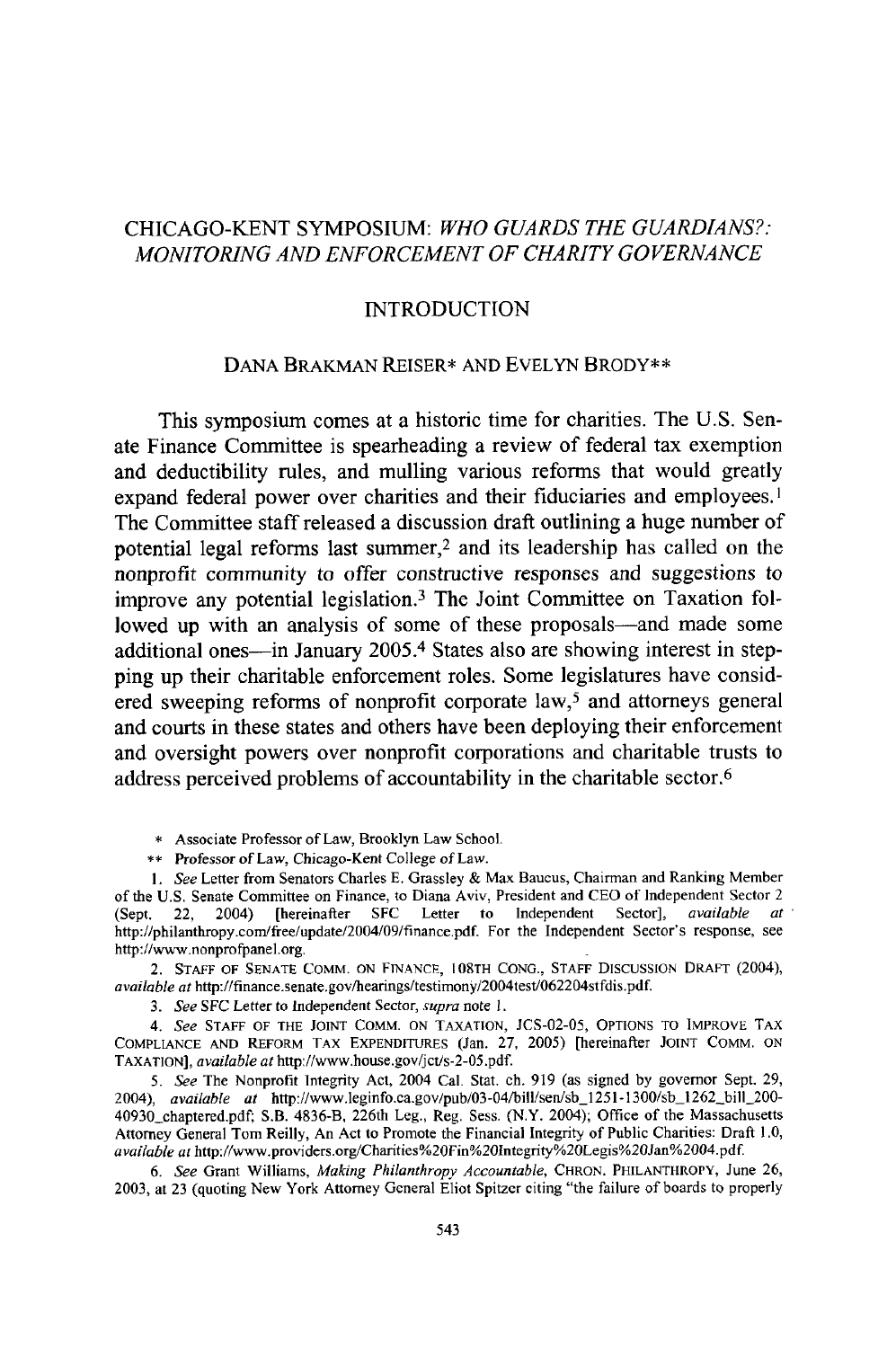This upsurge of reform and enforcement activity appears to stem largely from concerns about media accounts of scandals in charities of all sizes, types, and pedigrees.<sup>7</sup> Although charity leaders may argue that these accounts identify outliers and concern over them is exaggerated,8 the stories appear to have taken hold of the political imaginations of certain vital players in charity regulation and enforcement. Thus, the sector and its scholars ignore them at their peril.

This symposium, which was held at Chicago-Kent College of Law on September 10, 2004, brought together leading scholars and practitioners of charity law to share their thoughts on emerging issues of governance and enforcement, and to place them within important historical and comparative contexts.9 Many of the speakers' comments elicited lively debate, thanks largely to Marion Fremont-Smith<sup>10</sup> and Harvey Dale,<sup>11</sup> our extremely experienced and thoughtful invited commentators. We also were fortunate to have the participation of a large audience of additional scholars, regulators, practitioners from within organizations and from law firms, and charity leaders and managers. The articles included in this issue profited greatly from this discussion, and will form part of the scholarly backdrop for the creation and critique of ongoing charity reform efforts. The symposium articles fall broadly into two groups. The first group focuses on current trends and questions relevant to charity enforcement in the United States. In doing so, they draw on and describe many of the legal sources relevant in crafting and enforcing effective charity regulation. The second group of articles offers the perspective needed to contextualize the ongoing domestic debates about charity enforcement, drawing on the modem and historical experiences of charity law reform in other countries.

**9-** The editors and participants greatly appreciate the efforts of the *Chicago-Kent Law Review* in organizing the on-site symposium and in editing these contributions.

**10-** Marion Fremont-Smith is Senior Research Fellow at the Hauser Center for Nonprofit Organizations at Harvard University.

**11.** Harvey Dale is University Professor at New York University School of Law and Director of The National Center on Philanthropy and the Law at NYU.

fulfill their fiduciary duty" as his "greatest concern" and reporting that his office was pursuing dozens of investigations into fiduciary misconduct); Stephanie Strom, *Strong Arm-Shaking of Charities Raises Ethics Qualms,* N.Y. TiMES, May **11,** 2003, at 22 (noting efforts by attorneys general in Minnesota, Pennsylvania, and Illinois to secure changes of directors and trustees of nonprofits whose practices they have investigated and criticized).

<sup>7.</sup> See, for example, a series of eight articles published in the *Boston Globe* between October and December 2003, cited in JOINT COMM. ON TAXATION, *supra* note 4, at 274 n.587.

*<sup>8.</sup> See, e.g.,* Marion R. Fremont-Smith, *Pillaging of Charitable Assets: Embezzlement and Fraud,* 46 EXEMPT ORG. TAX **REv.** 333 (2004); Marion R. Fremont-Smith & Andras Kosaras, *Wrongdoing by Officers and Directors of Charities: A Survey of Press Reports 1995-2002,* 42 EXEMPT **ORG.** TAX REV. 25 (2003).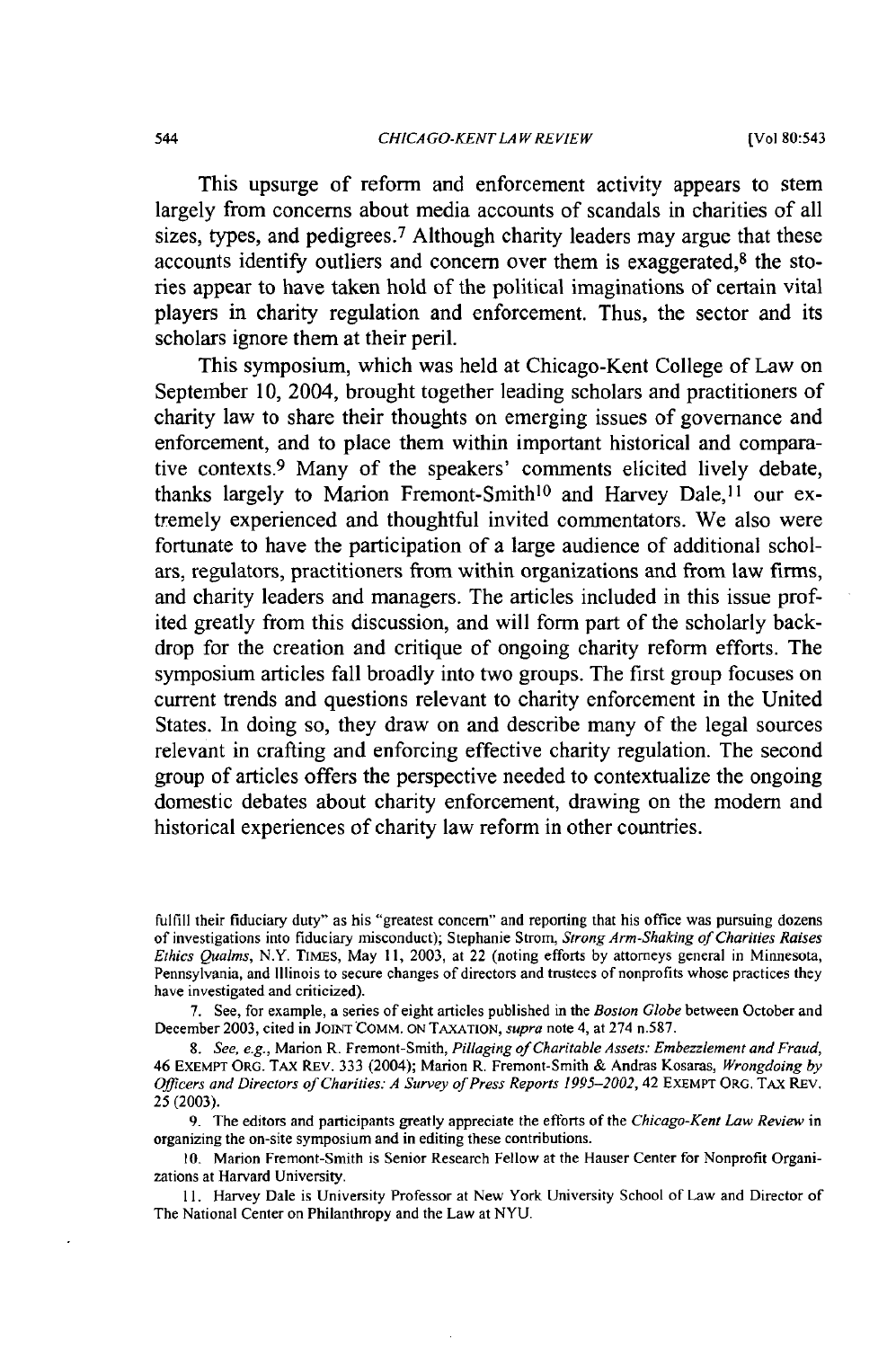#### *INTRODUCTION*

## I. CHARITY GOVERNANCE AND ENFORCEMENT REFORM IN THE U.S.

The law regulating charities in the United States today is a complicated blend and balance of many different legal sources. **1 <sup>2</sup>**Federal tax law has a substantial effect on most charities, as they seek to keep their activities within the requirements for maintaining exemption from taxation and the deductibility of their donors' contributions. 13 Nevertheless, state law regulates much of charities' internal affairs and defines the obligations of their leaders. 14 This state law also comes from various sources. Trust law concepts sometimes regulate the affairs and obligations of charities and fiduciaries. 15 In other circumstances, nonprofit corporate law provides the relevant standard. 16 Because nonprofit corporate law is generally of relatively recent vintage and there are few court precedents applying it, forprofit corporate law also can provide useful analogues. 17 These varying authorities are not neatly directed to distinct aspects of charitable activity, providing a clear and comprehensive set of regulations. Rather, they are simultaneously competing and complementary; sometimes they overlap, other times they leave disturbing gaps. Each of the four U.S.-focused papers in this symposium draws on these multiple sources of charity law, and takes up the challenge of offering assistance to the charity enforcers and reformers who must deploy and balance them.

Dana Brakman Reiser's article analyzing recent proposals for charity reform legislation demonstrates the influence of for-profit corporate law on

13. See, e.g., I.R.C. § 501(c)(3) (West 2004) (stating the requirements for exemption from federal income taxation as a charitable, religious, educational, scientific, or literary organization or one testing for public safety, fostering national or international amateur sports competition, or the prevention of cruelty to children or animals); id. § 170 (permitting a taxpayer to take a deduction for a "charitable contribution" and defining this term).

14. See Brody, supra note 12, at 4 ("[S]ubstantive nonprofit law is a State concern, with differences occurring across states.").

15. See, e.g., 760 ILL. COMP. STAT. 55/15 (2004) (defining the duties of charitable trustees).

16. See, e.g., MISS. CODE ANN. §§ 79-11-151, 79-11-293 (2004) (describing the powers of nonprofit corporations and stating the general prohibition against such corporations making distributions, respectively)-

**2005]**

<sup>12.</sup> *See* MARION R. **FREMONT-SMITH, GOVERNING** NONPROFIT ORGANIZATIONS 43-115 (2004) (tracing the development of charitable trust, charitable and nonprofit corporate, and federal tax law to regulate nonprofit organizations in the United States, from the founding to the present); Evelyn Brody, *The Legal Framework for Nonprofit Organizations, in* THE NONPROFIT SECTOR: A RESEARCH HANDBOOK (Walter W. Powell & Richard S. Steinberg eds., 2d ed.) (forthcoming 2005) (Nov. 2004 draft at 4-7, on **file** with authors) (describing the breadth of sources from which the "law of nonprofit organizations" is comprised).

<sup>17.</sup> See, e.g., Stem v. Lucy Webb Hayes Nat'l Training **Sch.** for Deaconesses & Missionaries, 381 F. Supp. 1003, 1013 (D.D.C. 1974) (mem.) (noting the modern trend of applying corporate law principles in determining the liability of directors of charitable corporations).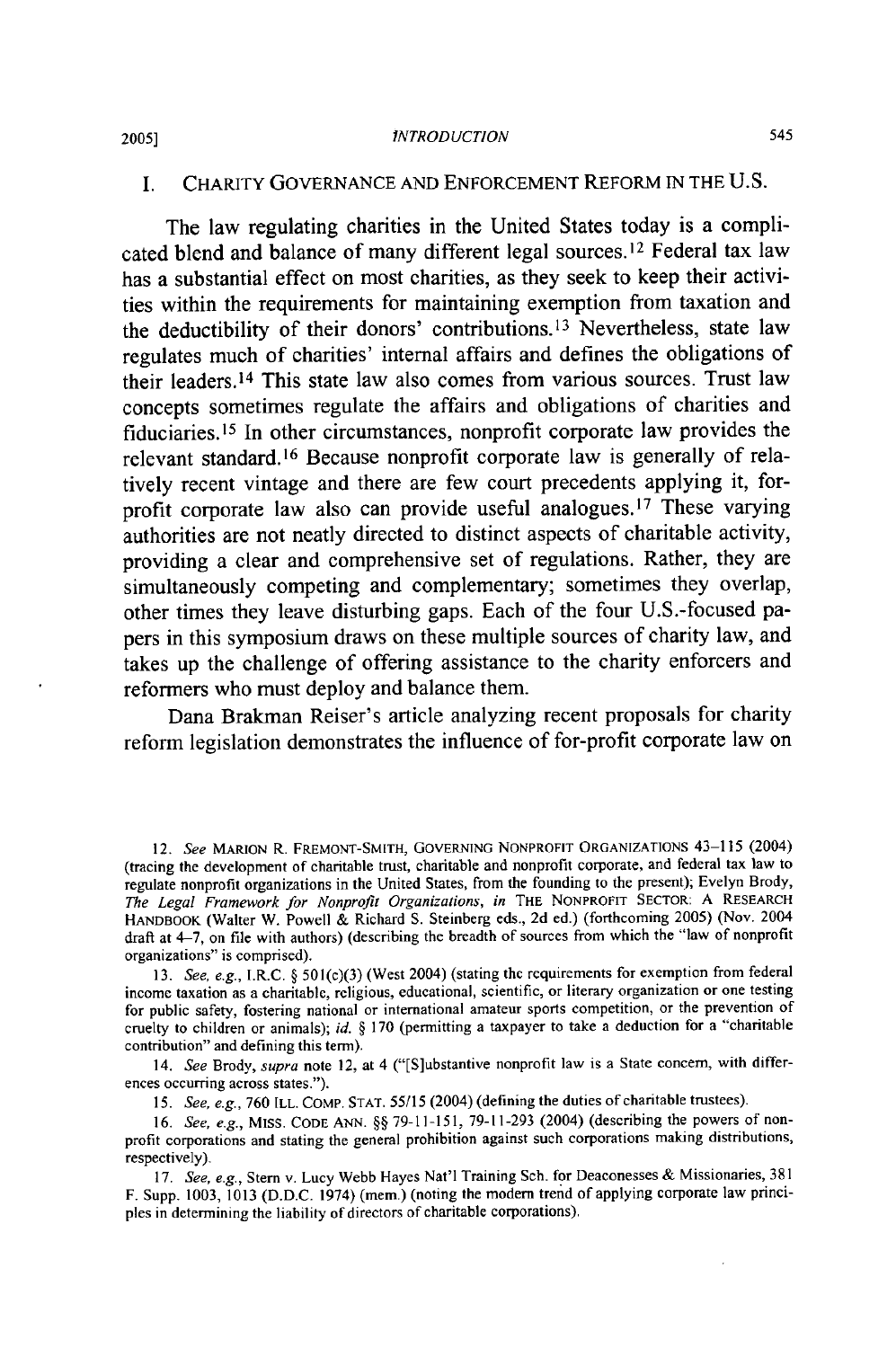[Vol **80:543**

the creation and enforcement of charity law. 18 She focuses on the disclosure model of regulation that these charity reforms adapt from for-profit sources, particularly the federal Sarbanes-Oxley Act passed in response to the corporate and accounting scandals of the early 2000s. 19 Starting just months after Sarbanes-Oxley's enactment, legislators began considering proposals for charity reform legislation incorporating pivotal components of the federal law.<sup>20</sup> As in Sarbanes-Oxley, these proposals would require charity officers to certify the accuracy and reliability of financial reports. <sup>21</sup> They also follow the federal statute's reliance on auditing to improve accountability. 22 Brakman argues that each of these reforms seeks to enhance charitable accountability by increasing the quantity or trustworthiness of charity disclosures, and that this emphasis is flawed.

Brakman's critique highlights the differences between the context in which charities operate and the for-profit corporate arena, from which the various proposals she describes are drawn. Notably, Sarbanes-Oxley applies, in general, only to publicly traded companies and not to the millions of smaller businesses. As in the business world, most charities are small; moreover, many rely on volunteer labor. Brakman warns that significant new disclosure mandates may force charities to choose between legal compliance and delivering vital services.<sup>23</sup> Brakman identifies the lack of enforcement resources available in the charitable context as an even more serious obstacle to the success of disclosure-based charity reform legislation. The paucity of resources for charity enforcement is a well-known and long-standing problem. She argues that improving charity disclosures cannot enhance enforcement unless funding is provided to build regulators' capacity to review and act on disclosed information.24 Further, she observes that powerful private enforcement mechanisms available to monitor and act on for-profit disclosures simply do not have analogues in the charitable context.<sup>25</sup>

Brakman concedes that the problem of compliance burdens may be diminished by tying disclosure obligations to organizational size or wealth,

25. *See id.* at 601-05 (noting the lack of private enforcers akin to shareholders, research analysts, or class action plaintiffs' attorneys in the nonprofit context).

<sup>18.</sup> Dana Brakman Reiser, There Ought to Be *a Law: The Disclosure* Focus of Recent Legislative *Proposals* for *Nonprofit Reform,* 80 **CHI.-KENT** L. REv. **559 (2005).**

**<sup>19.</sup>** See *id.* at 568-76.

<sup>20.</sup> See *id.* at 562-68.

<sup>21.</sup> See id. at 569-72.

<sup>22.</sup> See *id.* at 573-76.

<sup>23.</sup> See id at **586, 591,594, 597.**

<sup>24.</sup> See id. at 597-601.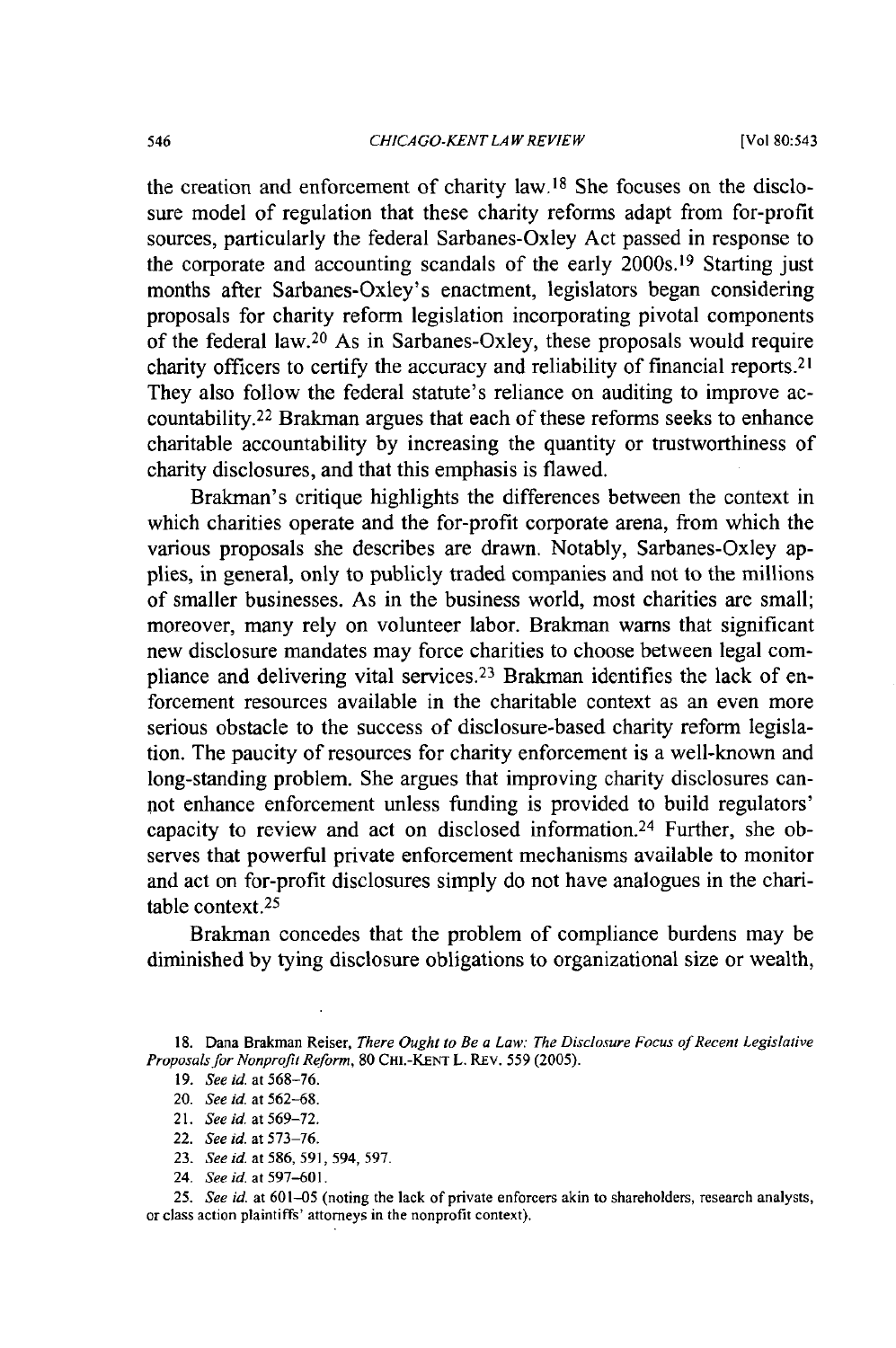which many of the recent reform proposals attempt.<sup>26</sup> Yet, she argues that the absence of enforcement resources can only be dealt with by significant investments in enforcement infrastructure, which none of the recent proposals offers.27 Thus, she recommends that charity reformers abandon their quest for greater disclosure, at least until a far greater level of enforcement of existing law can be achieved.<sup>28</sup> If this about-face is politically untenable, she argues that recent disclosure reforms could be improved by focusing on mandating processes for producing and vetting organizational information, rather than on enhancing disclosure outputs.<sup>29</sup> Such efforts at least would direct those within charitable organizations to obtain and act on information suggesting neglect or malfeasance.

Norman Silber's article explores another crucial balance in charity law-that between the legal authority of federal and state actors charged with enforcing the responsibilities of charities and their fiduciaries.<sup>30</sup> To lay the foundation for his argument, Silber recounts two disturbing stories of nonprofit actions that neither authority rushed to address, 31 and sketches two potential accounts of how state and federal regulators might be apportioning authority for charity enforcement. He notes that at one time, a rough division of labor was seen to exist, in which state attorneys general would concentrate on enforcing the obligations of charity fiduciaries, while officials of the federal Internal Revenue Service would police access to tax exemption and deductibility.32 Silber identifies an additional gloss on this apportionment of authority, whereby federal authorities tend to take the lead in regulating private foundations, and states direct greater attention to public charities.<sup>33</sup>

The main point of Silber's article, however, is to debunk the myth of a division of labor, by demonstrating instead the significant overlap in state and federal enforcement authority. He calls this phenomenon the "interjurisdictionality" of charity enforcement. State regulators can target a con-

29. *See id.* at 606-11.

30. Norman I. Silber, *Nonprofit* Interjurisdictionality, 80 CHI.-KENT L. REV. 613 (2005).

*31. See id.* at 613-17 (relating suspect uses of charitable fimds at the Citizenship Education Fund and conflicted investment decisions at the Kenneth and Linda Lay Family Foundation).

33. *See id.* at 624-25,636.

<sup>26.</sup> *See id.* at 586, 592, 594-95, 597.

**<sup>27.</sup>** *See id.* at 598-601. Although federal tax proposals suggest authorizing new funds to facilitate *charity enforcement,* the Senate Finance Committee lacks the power to secure this funding *on its* own. See id. at 600-01 (describing the disappointing history of attempts to secure additional enforcement resources directed to the Internal Revenue Service Exempt Organizations Division). If such funding is not forthcoming, the proposals suggest fees levied on exempt organization filers as an alternative source of resources; Brakman questions whether such a funding strategy is likely or wise. *See id.* at 601.

<sup>28.</sup> *See id.* at 607.

<sup>32.</sup> *See id.* at 618, 624.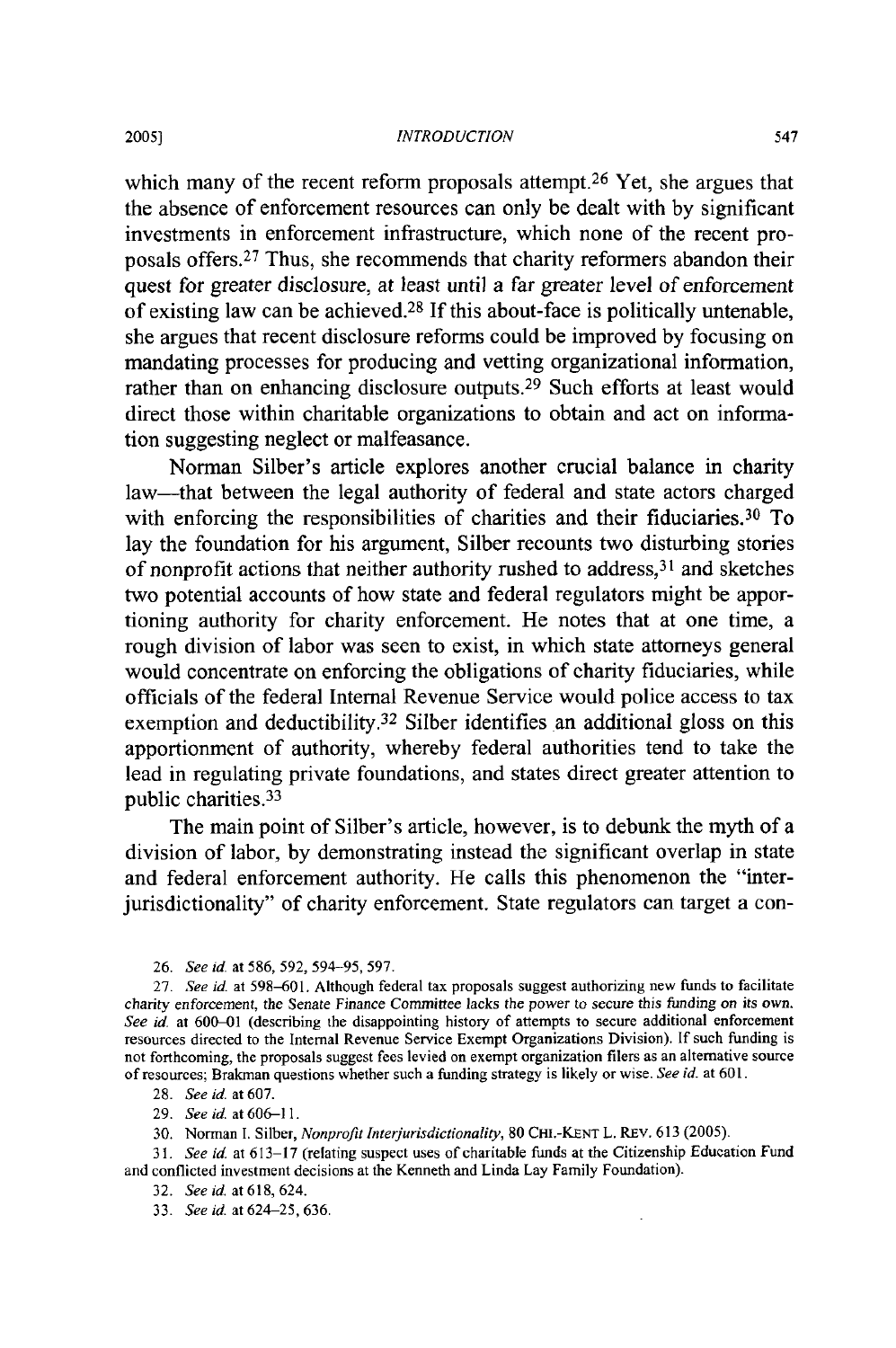flict of interest by a charitable fiduciary by threatening or prosecuting an action for breach of the duty of loyalty or failure to comply with statutory disclosure requirements. These same transactions might well be ripe for federal enforcement actions under tax law prohibitions on self-dealing in private foundations or the conferral of excess benefits on the insiders of public charities.34 Likewise, Silber reports that both state and federal regulators have authority to challenge lobbying or other political activities by nonprofit entities,<sup>35</sup> and that both impose procedures for proper dissolution.36 Silber's analysis demonstrates that the wrongs addressed by state and federal charity regulators substantially coincide, even if the legal forms of action they may take to remedy them vary.

In addition to revealing a more complicated matrix of charity enforcement, Silber articulates the potential for mischief that interjurisdictionality creates. When remedial authority over a perceived wrong by a charity or its leaders exists in two places, the possibility of double penalties looms.<sup>37</sup> If the perception arises that the potential penalties for missteps by charities are excessive, the desire of well-intentioned parties to participate in charitable activities may be chilled. Even more damaging, however, is the opposite possibility-the penchant Silber identifies for each potential regulatory authority to assume or assert that the other will take the lead, resulting in a gap in charity enforcement.<sup>38</sup>

Finally, Silber warns that recent charity reform proposals would magnify the current interjurisdictionality phenomenon. Proposals by the staff of the U.S. Senate Finance Committee would greatly extend the authority and involvement of federal tax officials in charity governance issues once dominated by state regulators, by instituting continuing periodic reviews of exempt organizations' activities and performance.<sup>39</sup> The proposals also recommend an expansion of state authority into traditionally federal realms, by empowering state charity officials directly to enforce more federal tax rules and by authorizing greater information-sharing between state and federal regulators.40 Allowing regulators to share information and achieve economies of scale might improve the overall level of enforcement in a political environment where a significant infusion of funding is

34. *See id.* at 625 & chart 2 (citing I.R.C. §§ 4951, 4958).

<sup>35.</sup> *Compare id.* at 622-23 chart 1, *with id.* at 625-26 chart 2 (citing I.R.C. **§§** 501(c)(3), 501(h), 4911, 4912, 4945).

<sup>36.</sup> *Compare id.* at 622-23 chart *1, with id.* at 625-26 chart 2.

<sup>37.</sup> *Seeid* at636-38

<sup>38.</sup> *See id. at617-18.*

<sup>39.</sup> *See id.* at 628-29.

<sup>40.</sup> *See id.* at 629-30.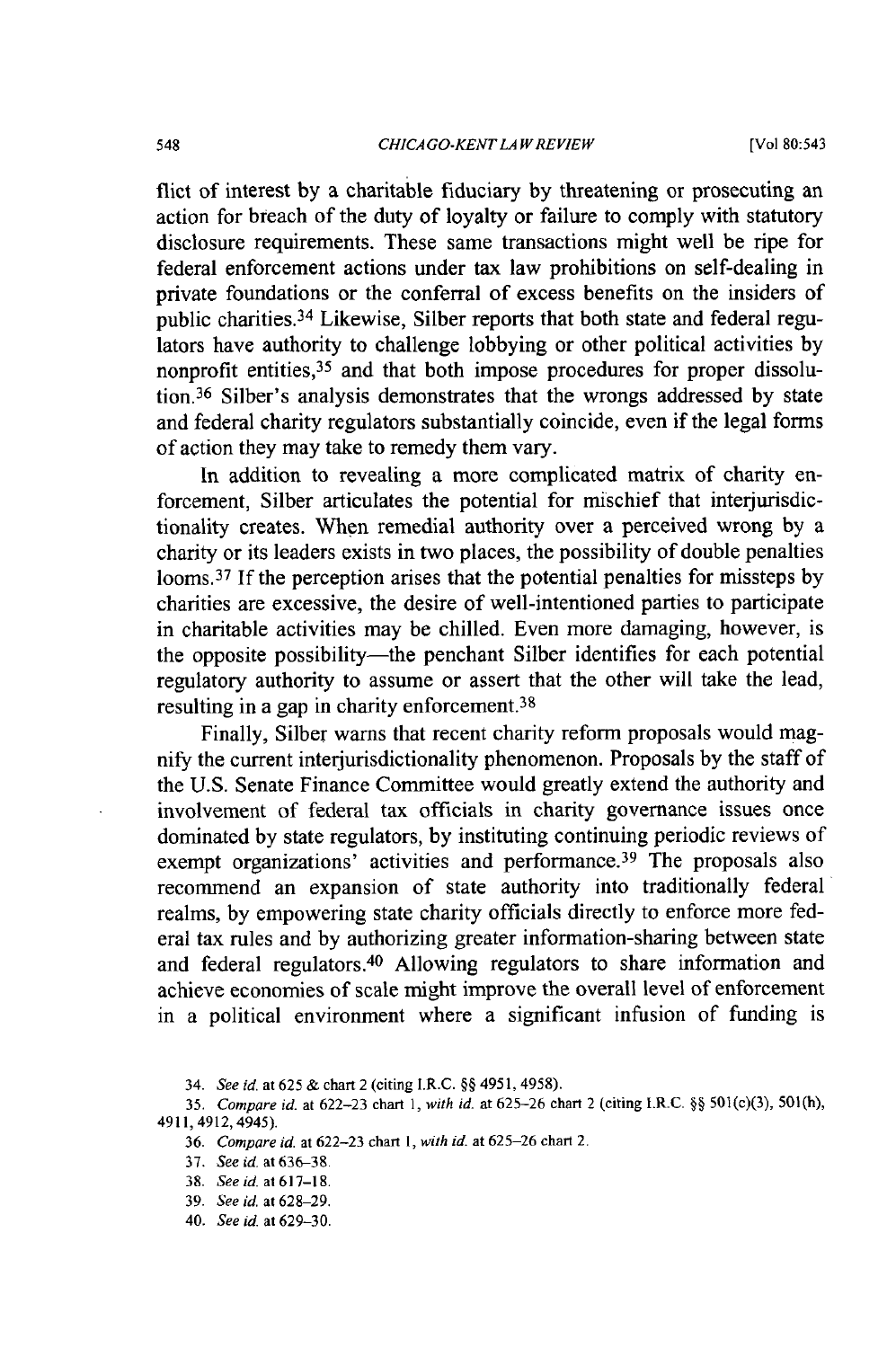unlikely. Yet, Silber calls for reformers to allocate clear and enforceable spheres of authority between state and federal regulators.<sup>41</sup> Failure to do so, Silber's article cautions, risks unwittingly enabling regulators at both levels of government to sidestep their charitable enforcement responsibilities.

Evelyn Brody's article draws out another set of the multiple legal influences that impact charity law: trust law and corporate law.42 **U.S.** charities have (at least) two options for their legal form, the nonprofit corporation and the charitable trust.43 This choice could have significant consequences if the use of trust or corporate law to govern a charity's internal operations and the obligations of its fiduciaries would result in the application of widely divergent standards. Brody's article examines the content of charitable trust and nonprofit corporate law standards on a range of important issues facing charities to measure and illuminate the real differences between these vaunted legal categories.

Brody's work reveals that choice of form is not destiny for charitable organizations. She notes the widespread acceptance that trust and corporate law standards are substantively identical in a considerable range of circumstances. 44 These include the standards of behavior required **by** charitable fiduciaries (converging on the corporate standard);45 the process for modifying an outmoded use of a gift made for a restricted charitable purpose (converging on the trust standard); 46 and the relevant supervisory and regulatory regimes. 47 On a few key issues, however, Brody reports that the trust and corporate form have certain irreducible differences. Notably, trust law remains distinct in the ability of the settlor to assign differing duties to trustees of a trust having multiple trustees (and absolving those trustees not

41. *See id.* at 638–39.

42. Evelyn Brody, **Charity Governance: What's** Trust **Law Got to Do with** It?, **80** CHI.-KENT L. REv. 641 (2005).

43. See *id.* at 646 & n.12 (noting these two principal forms of organization available to charities, but **recognizing** that an **unincorporated association is also** an option, and that **other forms may rise in** popularity over time).

44. See *id.* at 648-49 (drawing on the current draft of the Restatement (Third) of Trusts and drafts she is preparing for the American Law Institute as Reporter of **its** project on Principles of the Law **of** Nonprofit Organizations).

45. **See id.** at **651-55.** While corporate law default rules for fiduciaries are more relaxed, Brody reports that it has become easy for trust settlors to draft trust documents to achieve corporate level fiduciary responsibility and to **function** like a corporate board. See *id.* at 655-60, 665-68.

46. An open issue is the extent to which the trust "cy pres" rules apply to a nonprofit corporation that is changing its charitable purposes.

47. Both a co-trustee and a co-director may initiate suit against a co-fiduciary for breach of fiduciary duty (although the obligation to do so is largely unsettled). In the absence of such a suit, however, both charitable trusts and corporations will be monitored and policed **by** state attorneys general and the federal IRS. **See** *id.* at 672-73.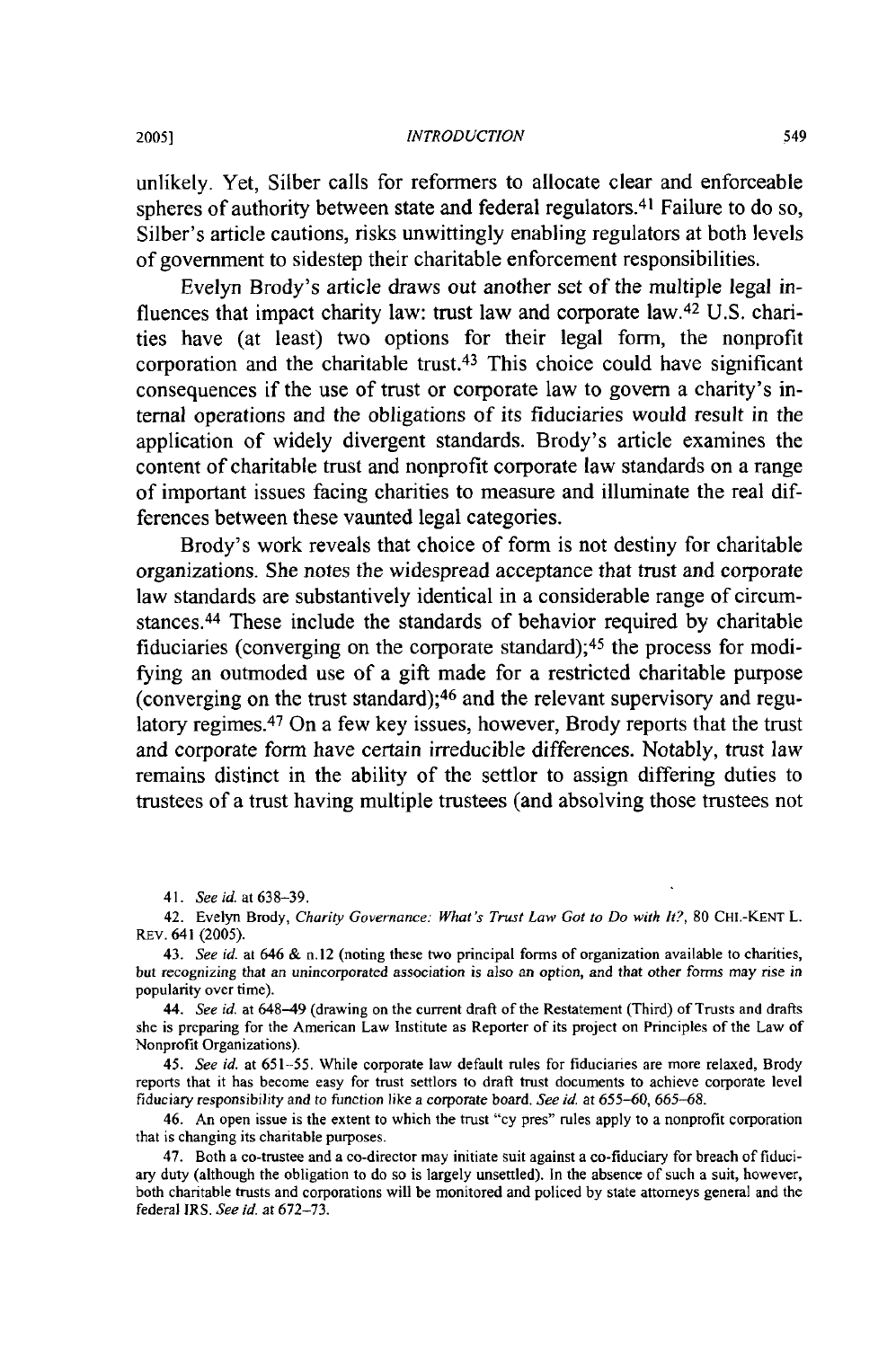assigned particular duties); by contrast, all directors of a nonprofit corporate board are equally responsible for participating in oversight.<sup>48</sup>

With this more accurate depiction of the consequences of organizational form as background, Brody turns from form to function. The idea of a charitable trust may bring to mind an organization managed by a small, insular group, with fewer opportunities for monitoring and enforcement by other constituencies. Yet, it is the small managing group, rather than the status of the organization as a charitable trust, that recommends imposing on fiduciaries a heightened duty to challenge missteps by their colleagues.<sup>49</sup> In contrast, an incorporated charity may suggest an entity organized and operated by more formal processes, with a larger governing group and greater potential for monitoring and enforcement by dissidents or outsiders. It is the fact of such a larger governing team, rather than the corporate form, that makes it sensible to place reliance on committees or review by subgroups of independent fiduciaries. At the same time, too large a board invites free-riding and lack of involvement, with attendant concentrations of power in an executive committee or even a shift in power to management.<sup>50</sup>

Ultimately, Brody's work questions whether significant legal consequences should continue to be tied to choice of organizational form or whether some other trigger would be more appropriate. If charity law uses organizational form merely as a proxy for certain structural characteristics, perhaps it would be more sensible to link those characteristics to the relevant legal rules and restrictions.<sup>51</sup> Moreover, she reminds us, to the extent trust and corporate law remain different and organizational form remains the determinative factor, it permits well-counseled charity founders to choose the content of the law that binds them.<sup>52</sup>

Robert Katz's article, exploring how and by what means the mission of a charity should be allowed to change over time, also addresses the blending and balancing of charitable trust and nonprofit corporate law.<sup>53</sup> Trust law has long offered a single, and rigid, answer to the question of how the mission of a charity can be transformed: by application to and

- 50. *See id.* at **662-72.**
- **51.** *Seeid.* **at686-87.**
- 52. *See id.* at **685-86.**

53. Robert A. Katz, *Let Charitable Directors Direct: Why Trust Law Should Not Curb Board Discretion over a Charitable Corporation 's Mission and Unrestricted Assets,* **80 CHI.-KENT** L. REV. **689 (2005).**

<sup>48.</sup> *See id.* at **662-64.**

<sup>49.</sup> *See id.* at 676-77.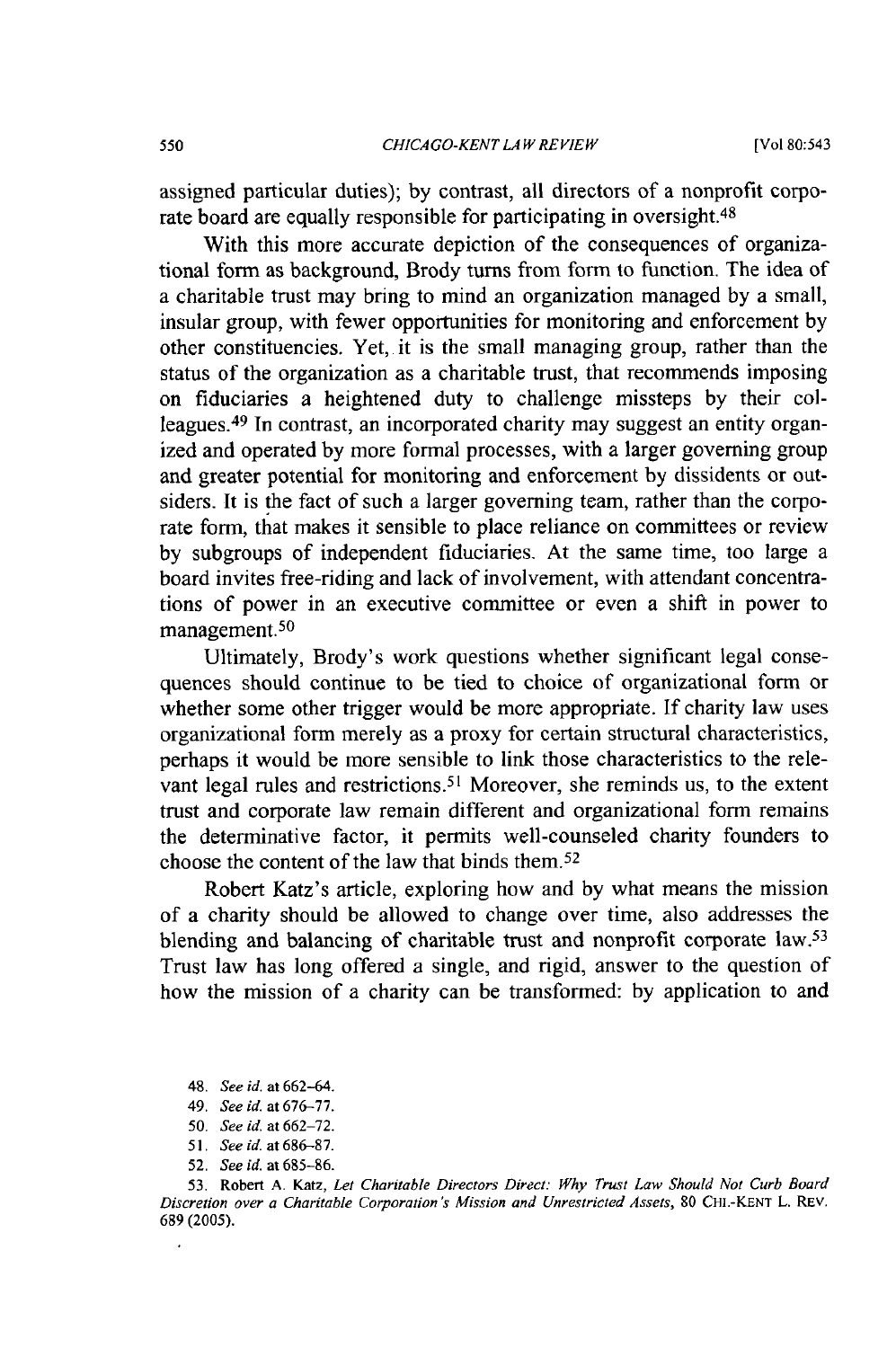#### *INTRODUCTION*

authorization by a court in an action for cy pres. 54 Strict cy pres cases severely limit the circumstances in which such a change in a charity's purpose can be made to only those situations where serving the intent of the donor of a charity's funds is no longer possible or extremely impracticable. 55 Further, in a traditional action for cy pres, the court directs its attention back to the intent of a charity's original founders and will permit only incremental change in a charity's purpose, in the hopes of continuing to serve that original intent as nearly as possible.<sup>56</sup> In Katz's principal/agent framework, charitable trust law sees the founder of a charity as a powerful and primary principal, whose wishes must be carefully protected even against the wishes of its beneficiaries. <sup>57</sup>

In contrast, nonprofit corporate law has at times been interpreted to offer a more flexible route to changes in charitable purpose or mission. Incorporated charities could be required to petition a court to change their purposes, and courts could demand as much fidelity as possible to the original intent described in their founding documents. Yet, cases and commentators have often taken a different approach, stating that in a charitable corporation, governance mechanisms may be used to authorize a broad range of changes to mission.58 A vote by such a charity's board of directors or its members, if any, may provide legal shelter to even far-reaching changes in charitable purposes. <sup>59</sup>

Without disturbing the application of trust law's cy pres requirements to charitable trusts or restricted gifts, Katz asks what model should be applied to the charitable corporations funded by unrestricted gifts or earned revenue. "Trust law parallelism" could be imposed on these charities, regardless of the organizational form they take, whereby changes in mission could be permitted only upon leave from a court and only for small deviations from the charitable purposes identified by their charters.<sup>60</sup> Alternatively, if "corporate law parallelism" were applied, mission change could proceed by more flexible means, permitting even extreme changes in mission upon a valid vote of directors or members. <sup>61</sup>

Katz argues in favor of corporate law parallelism and asserts that the evolution of a charity's mission should remain linked to the organizational

- 54. *See id.* at 695-96. 55. *See id.*
- 56. *See id.* **57.** *Seeid.* at710-14. 58. *See id.* at 696-97. 59, *See id.* at 697. 60. *See id.* at 691-92. *61, See id. at* 696-98.

2005]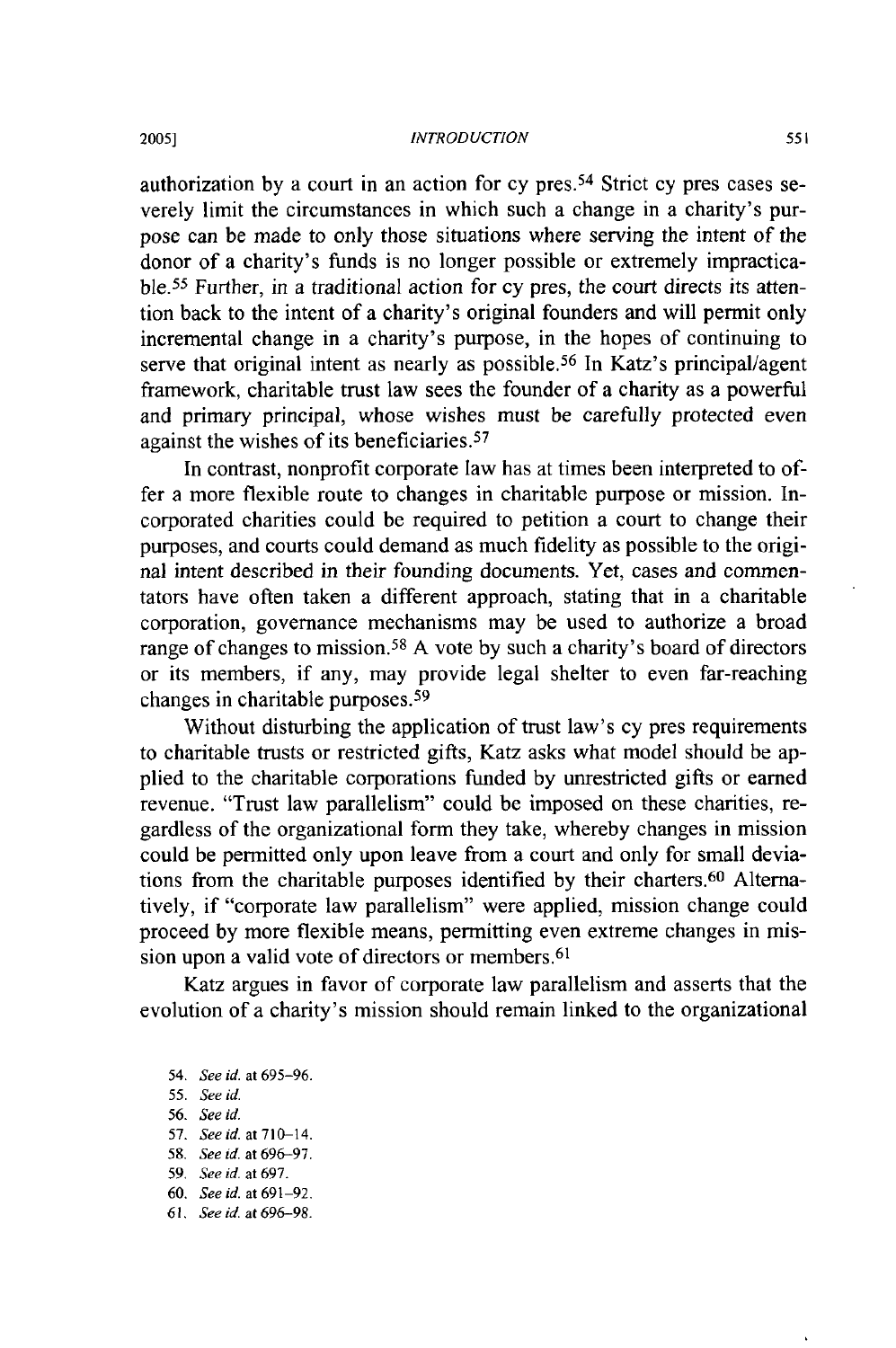#### *CHICAGO-KENT LA W REVIEW*

[Vol 80:543]

form its founders select. If a charity's founder chooses to settle a trust, the court-authorized cy pres model should apply unless alternative arrangements are set forth in the trust documents.<sup>62</sup> But, if a charity's founder instead opts to incorporate, governance systems alone should be available to transform mission, limited only by any additional restrictions imposed in the articles and bylaws.63 For Katz, linking the required process for mission transformation to organizational form respects the contributions of charity founders by delegating to them the choice between two different levels of mission protection. 64 Preserving the distinction based on organizational form can also reduce the transaction costs of designing an entity with the desired level of protection, at least for those founders sophisticated enough to understand the consequences of their choice. 65 Moreover, Katz argues that this dual system will produce benefits for society even when founders are unaware of the impact of their decision on form. When combined with the current tendency of charities funded by earned revenue or unrestricted gifts to incorporate, a default rule for charitable corporations that permits broad changes in mission without court interference will allow the charitable sector to evolve more easily to meet changing societal needs.<sup>66</sup>

The contributions of Brakman, Silber, Brody, and Katz demonstrate the broad range of legal sources relevant to U.S. charities, as well as the challenge this variety of sources presents for reformers. The multiplicity of sources provides abundant source material and models for crafting better charity regulation. Yet, this patchwork of authority creates an intricate and interwoven system of regulation that resists simple solutions. By delving into these sources, their overlaps, and gaps, these contributions offer insights on the utility of various sources of law for solving the problems of governance and enforcement facing the charitable sector.

# II. HISTORICAL **AND** COMPARATIVE PERSPECTIVES **ON** CHARITY GOVERNANCE AND ENFORCEMENT

The second group of articles in the symposium reminds us that the United States is far from unique in facing challenges in monitoring and policing the responsibilities of charities and their leaders. The historical

<sup>62.</sup> *Seeid.* at 715.

**<sup>63.</sup>** *Seeid.* at **715-16.**

<sup>64.</sup> Katz reminds us that even if founders of charitable corporations often **do not** donate personal financial assets in order to establish their organizations, their contributions of time, energy, and creativity are vital to their nonprofits' ultimate success. *See id,* at 714-15.

<sup>65.</sup> *See id.* at 715.

<sup>66.</sup> *See id.* at **718-21.**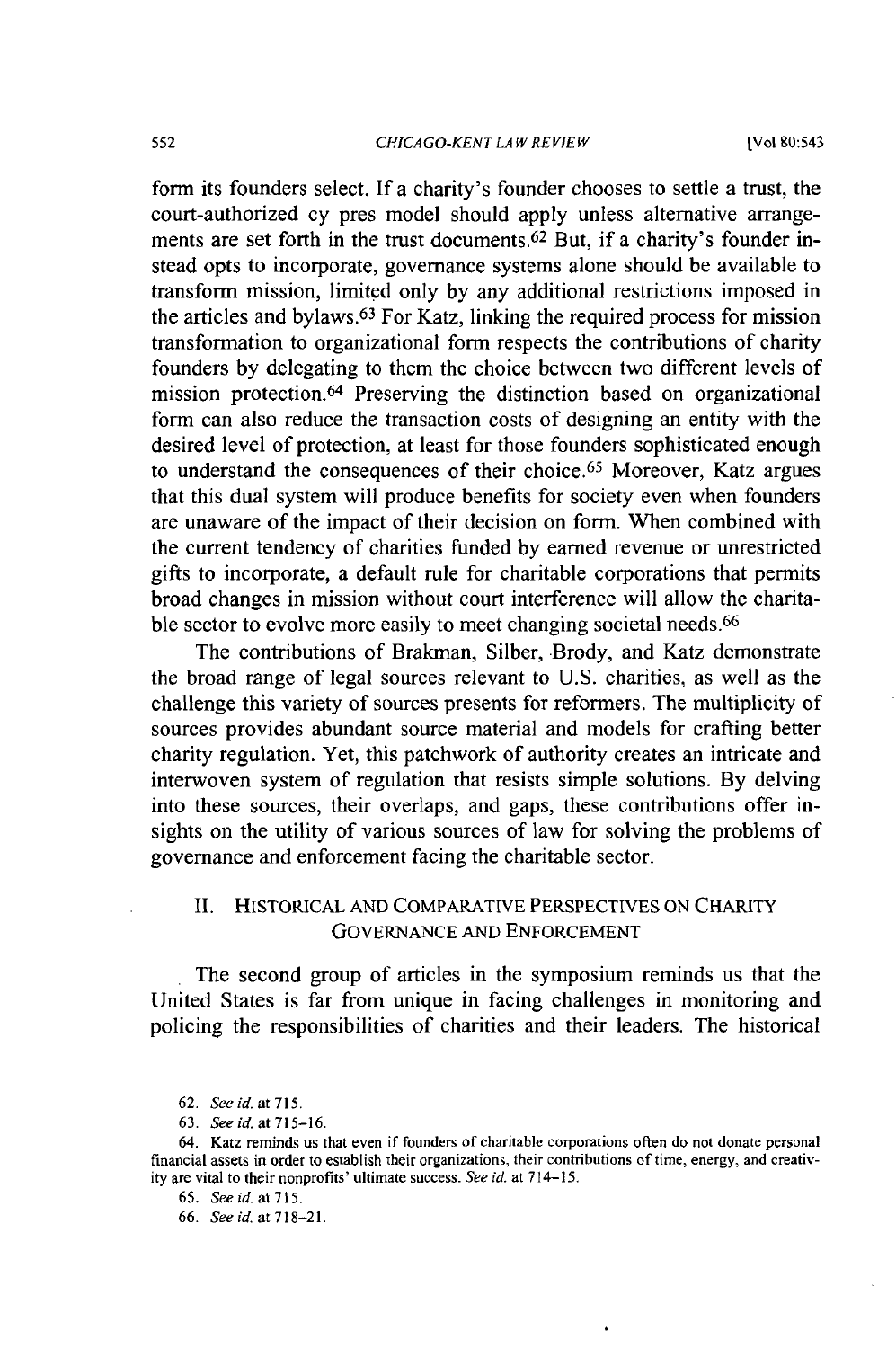#### *INTRODUCTION*

background and comparative information presented by these contributions provide additional guidance for potential reformers of charity governance and enforcement.

James Fishman's article details England's attempts to secure greater accountability from its charities during the nineteenth century.<sup>67</sup> At the beginning of this "age of reform,"<sup>68</sup> the sole legal vehicle to address the misuse of a charity's assets or other missteps of its leaders was a suit in Chancery Court.<sup>69</sup> This method of securing charitable accountability, however, was far from satisfactory. Navigating Chancery had become complex and slow, due in part to its own rules and in part to inadequate staffing. 70 A few attempts at reforming Chancery resulted in some success, particularly those reforms instituted by Sir Henry Brougham. Ultimately, however, Brougham understood the problem was beyond Chancery's capacity to solve, and he convinced Parliament to organize a new institution with a mandate to inquire into and report on the activities of England's charities.<sup>71</sup> Thus was born the Brougham Commission; by mid-century, Parliament established a permanent Charity Commission. <sup>72</sup>

Fishman explains that this Charity Commission and its predecessor achieved some victories, but also experienced significant frustrations. License to reorganize and reform some charities, without the need to obtain time-consuming and costly court approvals, Fishman observes, enhanced the Commission's effectiveness. 73 In many respects, however, the hands of the Commission were tied by its lack of authority. 74 The Commission was not empowered to initiate reform in charities with more than a modest income; it never obtained authority to audit charities' books without leave from Chancery; and it never was given the power of cy pres.75 To make matters worse, at times the Commission was delegated responsibility for extraordinarily controversial reforms, for which it had inadequate powers, resources, or political capital to implement.<sup>76</sup>

67. James **J.** Fishman, *Charitable* Accountability and Reform in Nineteenth-Century England: The Case of the Charity Commission, 80 CHI.-KENT L. REV. 723 (2005).

- 71. *Seeid. at 731-36.*
- 72. See *id at* 736-44.
- 73. See, e.g., id. at 752-57 (describing the Charity Commission's successes in reforming the City of London charities).
	- 74. See id. at 747-49-
	- 75. *See id.* at 771-74.

76. See, e.g., id. at 762-70 (reporting the often severe criticisms the Charity Commission faced when it was tasked with tackling educational reform).

<sup>68.</sup> Id. at 724.

<sup>69.</sup> See **id.** at 726.

<sup>70.</sup> See id. at 726-28.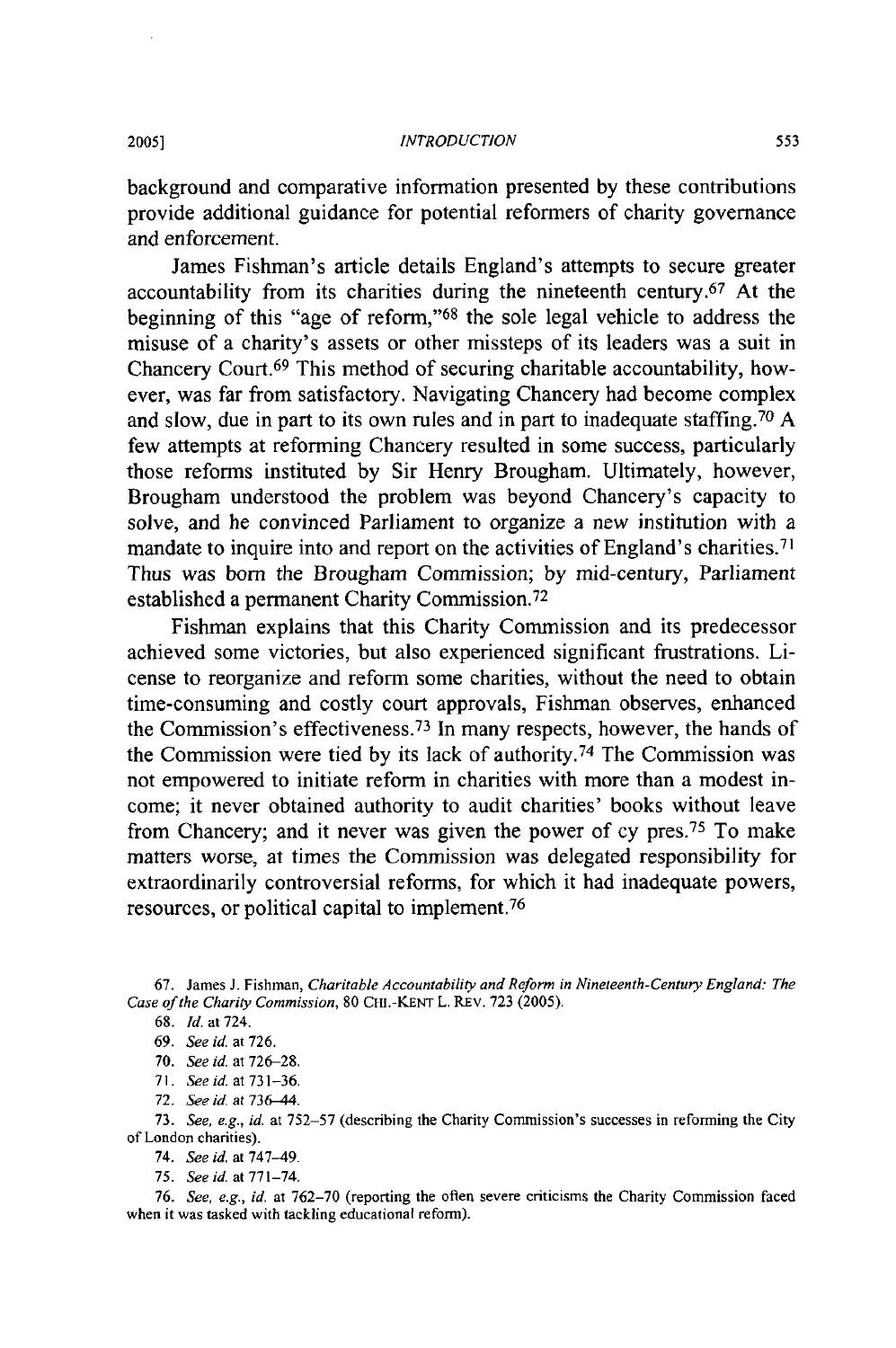Fishman's discussion of the successes and pitfalls of England's nineteenth-century attempts to regulate charities offers important lessons as today's leaders attempt to craft better charity monitoring and enforcement mechanisms. He reminds us that adequate resources and authority are necessary, though not sufficient, conditions for effective charity regulators.<sup>77</sup> In addition to these vital ingredients, successful charity regulation requires realistic expectations and political support for achieving them.78

Debra Morris's article, in contrast to Fishman's historical treatment, analyzes current proposals to reform charity regulation in the United Kingdom. 79 The Prime Minister's Strategy Unit published a report in September 2002 analyzing the existing framework for regulation of charities in England and Wales and making a series of recommendations for change.<sup>80</sup> After a period of public comment, the government issued its response, accepting most of the Strategy Unit's suggestions. 81 Some of these changes already have been implemented administratively or through private means. 82 Others await parliamentary action. <sup>83</sup>

Morris focuses on two strains of reform recommended by the Strategy Unit: improving the accountability and transparency of the charitable sector in England and Wales and implementing "independent, open, and proportionate regulation."<sup>84</sup> The pursuit of accountability through transparency took a variety of forms in the Strategy Unit's proposals. Some recommendations involved reform of disclosure practices: existing disclosure documents should be revised to be more comprehensible; new disclosure documents tailored to lay review should be mandated; and public access to documents filed with the Charity Commission should be enhanced.<sup>85</sup> In addition, the Strategy Unit suggested improvements in fund-raising over-

**79.** Debra Morris, *New Charity Regulation Proposals for England and Wales: Overdue or Overdone?,* 80 **CHI.-KENT** L. REv. **779** (2005).

80. *See id.*

**81.** *See id.* at 784-85.

*82. See, e.g., id.* at 791-93 (describing the government's March **2003** deal with GuideStar **UK** to create and post on the internet a common base of information on the "finances, activities, and achievements of UK charities"); *id.* at 795 (reporting the adoption of the Strategy Unit's proposed measures to improve accountability and public confidence in fundraising through the Home Office's approval of the private Institute of Fundraising to develop self-regulation and provide oversight).

83. *See id.* at **799-800** & n.99 (noting that the Charities Bill recently before the House of Lords would not be passed due to the impending dissolution of Parliament).

84. *Id.* at 785.

85. *See id.* at 785-93.

<sup>77.</sup> *See id.* at 771-76.

<sup>78.</sup> *See id.* at 774-78.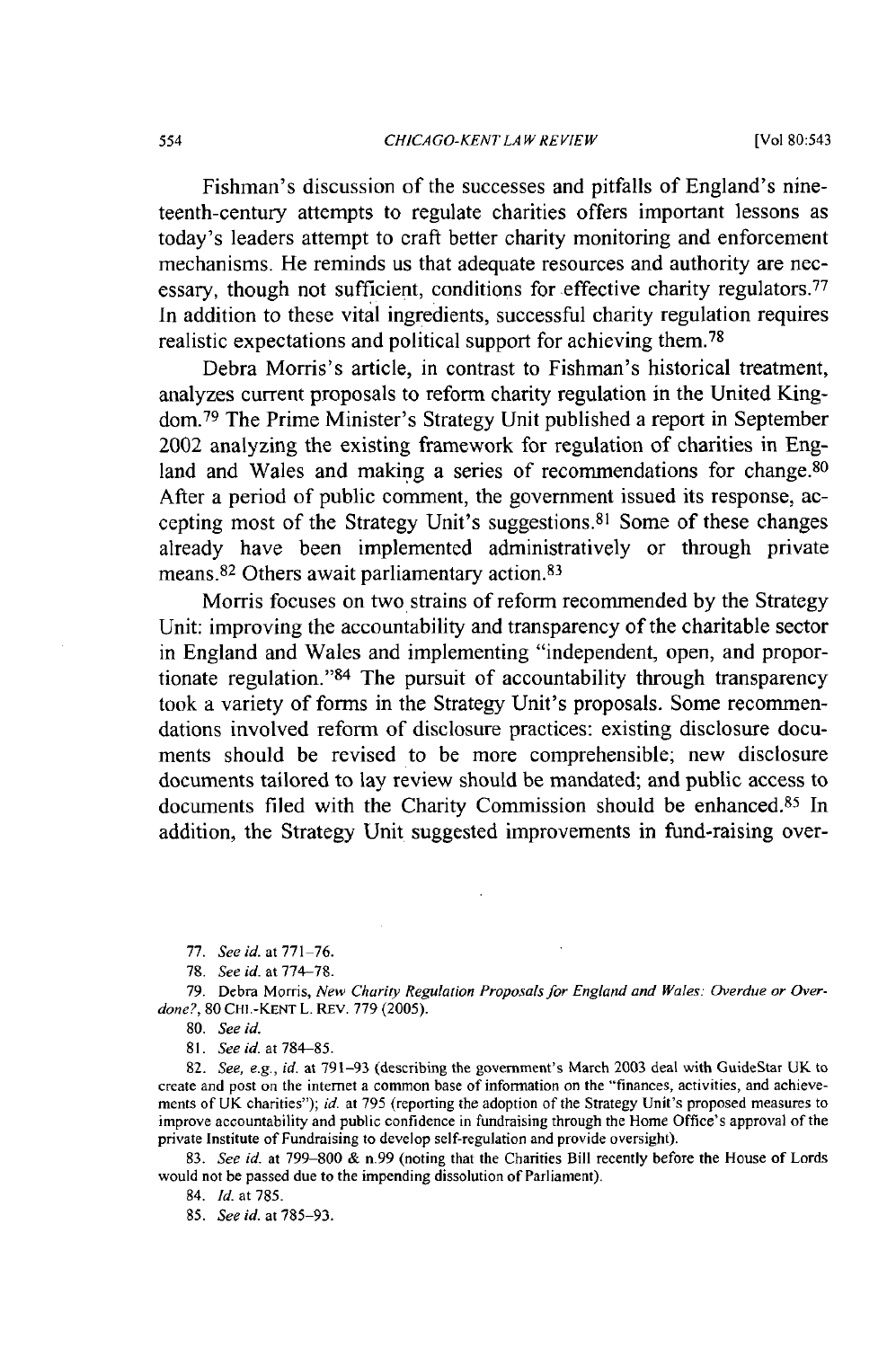sight and protections for charity trustees and their advisors, who might shrink from serving or whistleblowing for fear of personal liability.<sup>86</sup>

The Strategy Unit's suggestions for improving regulation looked mainly to reforming the Charity Commission, perhaps most significantly by clarifying and focusing the reach of its authority.87 Yet, apropos of a symposium on "guarding the guardians," Morris points out that the Strategy Unit also proposed improving regulation by increasing the transparency and accountability of the Charity Commission itself.<sup>88</sup> Suggestions along these lines included increasing the diversity of the Commission's board and the openness of its operations, and establishing a process for appeals of Commission decisions. <sup>89</sup>

Morris views most of these proposals favorably, to a point. She approves of greater disclosure by charities, so long as legislators and regulators remain cognizant of the costs that disclosure mandates will impose and the need for charity disclosure documents to be sensitively devised.<sup>90</sup> Therefore, she urges reformers to continue to focus their disclosure efforts on larger charities, where she perceives a higher risk of scandal-both in terms of charitable assets potentially lost and the possible resulting damage to public confidence in the charitable sector.<sup>91</sup> Further, she cautions against imposition of a disclosure system that merely mimics the one covering business organizations by focusing exclusively on financial data without reporting impacts, the true measure of charities' success. 92 Morris's critiques resonate with those of her American colleagues.

Despite her support for many of the changes to charity regulation currently under consideration, however, Morris insists that the role of law in promoting charitable accountability must always be a small, if supporting, one.93 In the heterogeneous and independent charitable sector, she argues that improving accountability requires the acceptance and action of charities themselves. 94 Therefore, although facilitating greater transparency and improving charity regulation are worthy goals, she asserts that government

- 88. *See id.* at 796-97.
- 89. *See id.*
- 90. *See id.* at **800-02.**
- **91.** *See id.*
- 92. *See id.* at 802.
- 93. *See id.* at 782-84, 802.
- *94. See id.* at 784, 802.

<sup>86.</sup> *See id.* at 793-96.

<sup>87.</sup> *See id.* at 796-99. Proposals included raising the income threshold that triggers registration requirements, as well as rationalizing the various exceptions to and exemptions from current charity registration requirements, in an effort to ensure that basic information on all charities would be collected and maintained. *See id.* at 798-99.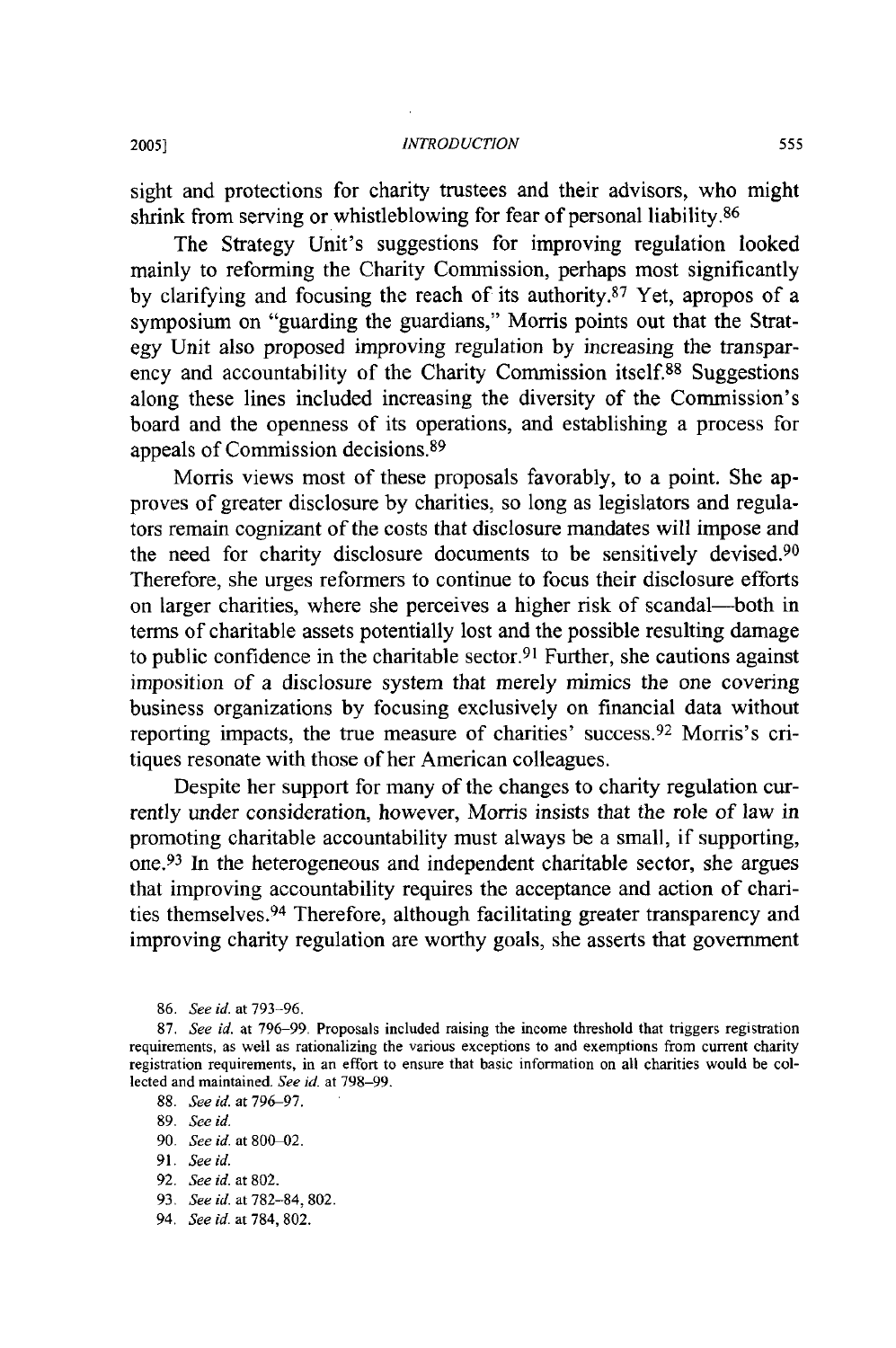can best promote charitable accountability **by** helping charities to build their own capacity to self-regulate, rather than **by** prescription. 95 Her insights surely apply across cultures, reflecting the universal desire to foster greater accountability of charities without threatening their flexibility and innovation.

Mark Sidel's article picks up this thread **by** exploring and evaluating several models of charity self-regulation currently in use in Asia, and drawing lessons for the United States. 96 Sidel reports that the charitable sectors in India and the Philippines have experienced a range of self-regulatory efforts. Indian and Philippine groups have been producing aspirational codes of conduct for their charitable sectors for the past fifteen years.<sup>97</sup> Sidel also demonstrates how an emerging set of associational entrepreneurs in these nations is driving efforts to improve the level of compliance with accountability standards. In what Sidel terms "intranet self-regulation," funding intermediaries have begun evaluating charities' level of compliance with financial and governance standards, and disclosing their findings to donors. 98 The most successful associational entrepreneur he studied even secured the support of government for its ratings system.<sup>99</sup>

Sidel offers valuable insights for **U.S.** charities and regulators, as associational entrepreneurs offering accreditation and other self-regulatory mechanisms continue to proliferate here and to seek alliances with government.<sup>100</sup> His discussion of Indian and Philippine self-regulation reminds charities and regulators that while weak codes work weakly, they are not failures. They do educate and inspire charity leaders to improve their operations and governance, although they generally lack the ability to compel compliance. **<sup>101</sup>**

**96.** Mark Sidel, The Guardians Guarding Themselves: **A** Comparative Perspective **on** Nonprofit *Self-Regulation,* **80 CHI.-KENT** L. REV. **803 (2005).**

97. *See* **id.** at **816,** 820-21 **(describing the production of "guiding principles" for voluntary devel**opment organizations **by** the Indian Voluntary Action Network in the late 1990s and the efforts **by** Credibility Alliance to produce and disseminate the Minimum Norms for Enhancing Credibility of the Voluntary Sector in 2001-2002); id. at 822-23 (summarizing the code-setting efforts of the Philippines Caucus of Development **NGO** Networks in 1991 and their current attempts at code revisions).

98. *See id.* at 818-20 (describing intranet self-regulation systems created **by** India's Child Relief and You, the Give Foundation); *id.* at **825** (detailing the Caucus of Development **NGO** Network's "whitelist" of noncomplying grantees).

99. *See* id. at 823-24 (describing how the Philippine government relies on certifications **by** the Philippine Council for Nonprofit Certification).

100. *See id.* at **830-34** (relating the certification regime developed **by** the Maryland Council of Nonprofit Associations and replicated in five other states, as well as the **U.S.** Senate Finance Committee staff discussion draft's suggestion that regulators should rely on this or other certification mechanisms to limit **charities'** access to government benefits).

101. *See* id. at 809, 829-30, 834.

<sup>95.</sup> See id. at 802.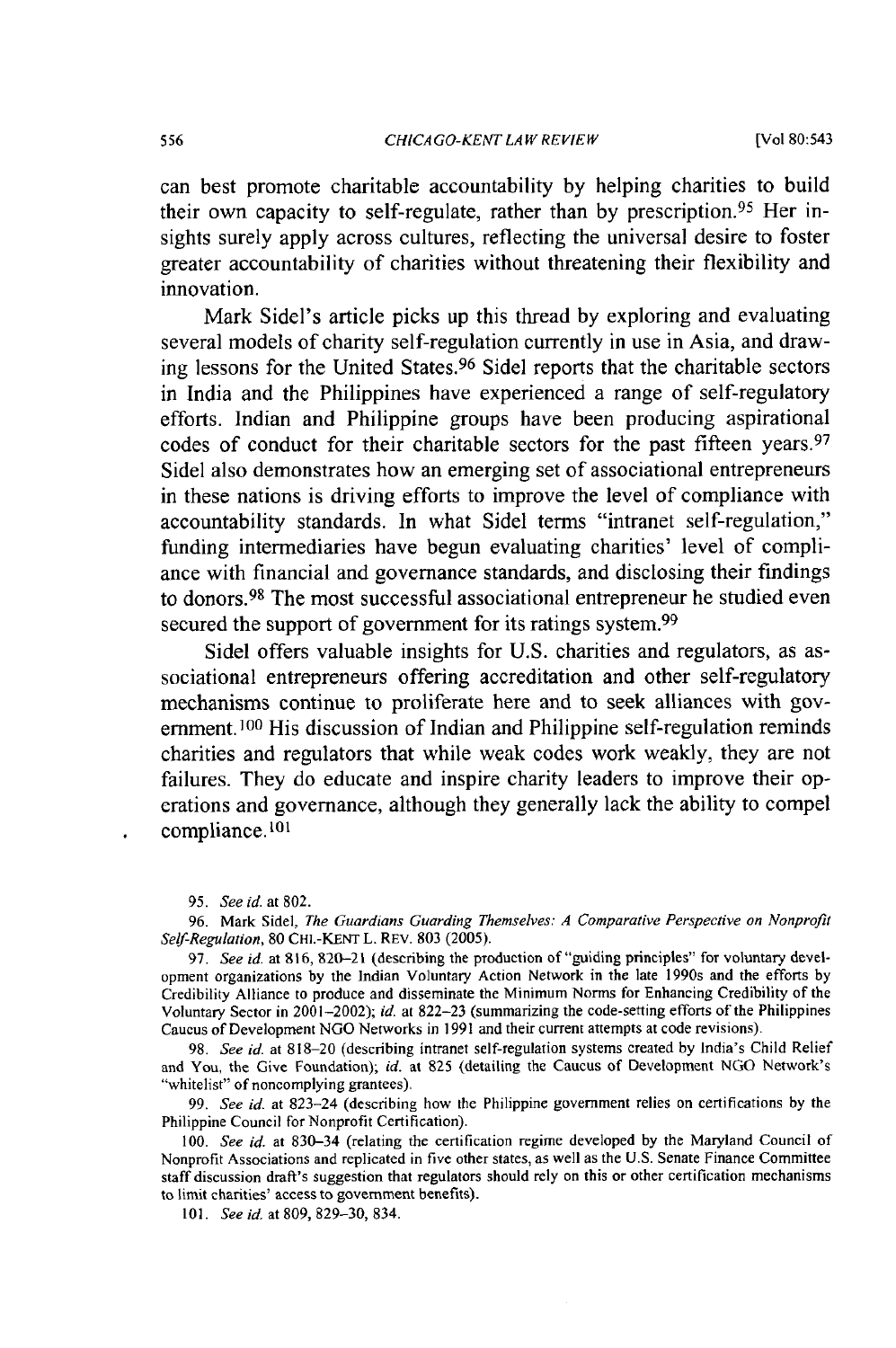#### *INTROD UCTION* **2005]**

Moreover, Sidel reminds us of the potential perils of alliances between government and associational entrepreneurs. These entrepreneurs push for linkages with government not only to promote societal goals of improving charitable accountability, but also to promote the market value of their own products and organizations.<sup>102</sup> Associational entrepreneurs offer government a way to demand that charities comply with accountability standards; however, mandating that charities obtain certification by such entrepreneurs may seriously burden small charities or preclude their access to government resources or assistance.<sup>103</sup> Finally, he cautions that self-regulation by nationwide associational entrepreneurs might be too close to government regulation, with the same potential to impede the flexibility and autonomy the charitable sector prizes. 104

These three contributions underscore the difficulty of creating a system that can effectively regulate charities to prevent fraud and abuse, while respecting their vital societal role and their autonomy. Taken together, the articles by Professors Fishman and Morris show us that England has struggled with the challenge of developing able and appropriate government regulation for nearly 200 years. Professor Sidel tackles the emerging idea of charity self-regulation, both on an independent basis and in concert with government. His evaluation of innovations in Asia demonstrates that creating capable and suitable self-regulation will likewise require diligence and compromise.

#### **CONCLUSION**

It is indeed a momentous time for charities. Politicians, the press, and the public are demanding that charities must not only serve their missions, but also be more accountable-and they are right. Thus, it is imperative that charity scholars, leaders, advisors, and regulators come together to create and support some means to improve charity governance and enforcement. The articles in this symposium will inform and enhance this important discussion and thus represent valuable steps toward the laudable, while elusive, goal of a more accountable charitable sector.

102. *See id.* at 824-25. 103. *Seeid.* at **835.** 104. *See id.*